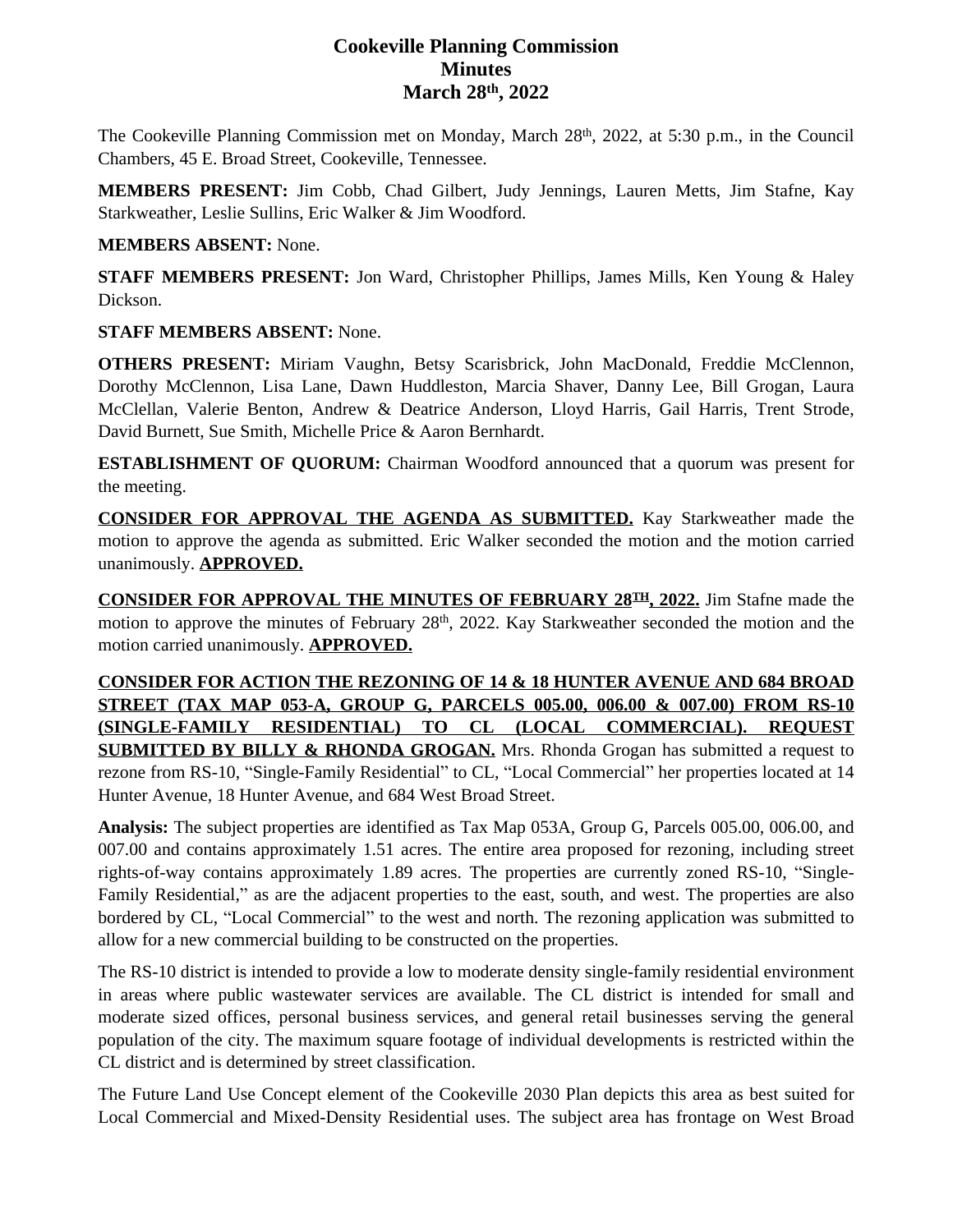Street, which is classified as a major arterial street. Properties with frontage on streets classified as major collector or higher are typically considered more appropriate for commercial development. The eastern portion of the subject area has significant topographical constraints, with approximately 22-24 feet of relief along the eastern boundary. The eastern boundary also includes approximately 75 feet of a 150 feet TVA utility easement. No structure or portion of a structure is permitted within the utility easement. The lot to the south is owned by the City of Cookeville.

The subject properties were obtained by Bob Hill from the City of Cookeville in 1979. Aerial photographs dating back to 1981 show the properties have been used continuously as automobile salvage for Bob's Body Shop. Due to the continuous use for over 40 years, the Planning Department interprets this as a legal nonconforming use in the RS-10 Zoning District. Tennessee Code Annotated 13-7-208 would permit the nonconforming auto salvage use to continue and expand on the properties unless the use ceased for a period of thirty (30) consecutive months. The petitioner has submitted the request to rezone the property to combine the three (3) individual lots into one (1) building lot to construct a car customization shop. The Codes Department has determined this would be compliant in the proposed CL District. Any new construction would have to meet the requirements of the Zoning Code, including controlled access, surfacing requirements, landscaping, screening, and buffering requirements, and architectural design standards. The utility easement provides a significant buffer to the properties to the east. In the opinion of the Planning Department, rezoning the property for a use that would be conforming to the Zoning Code would have less impacts on the surrounding properties than if automobile salvage continued or expanded at the location.

#### **Recommendation:** Approval of the request.

Mr. Bill Grogan stated that if this rezoning request is approved, he plans to build a custom automotive paint shop to allow the restoration of high end and salvage cars. He stated that this development would clean up both sides of the street. He stated that the lot will be vacant once they sell the truck beds that are currently sitting on the property. Mr. Grogan stated that he and his family are no longer in the salvage business, and he wants to clean up both sides of the street.

Mr. Andrew Anderson gave a speech regarding rezoning stating that the neighborhood needs to know what is involved with this type of business and asked what environmental impact would be. He stated that there are alternative sites within the city for this kind of development such as the CI, or CG zoning districts rather than CL. Mr. Anderson stated that restoration businesses use highly toxic chemicals that are known carcinogens and emit pollutants. He is afraid that these chemicals may affect shop employees, customers, and the surrounding community. Mr. Anderson stated that on behalf of the neighborhood, he urges the Planning Commissioners to vote no on the rezoning and allow the property to remain RS-10.

Mr. Grogan stated that he understands the concerns of the neighborhood, but any work does have to be done under EPA and stormwater regulations in order for them to be in compliance.

Ms. Valerie Benton, of 117 McClellan Court, stated that she has lived in the neighborhood for 11 years with 4 children and has previously stated in past meetings that junk yards are not warranted in that area. She stated that her property backs up to the proposed rezoned area and there is a ravine in her backyard that has collected many auto parts throughout the years. Ms. Benton stated that her children along with other children in the neighborhood play in the back yards that back up to the property in question. She stated that she understands that the city needs commercial property but feels this rezoning would take away from residential area.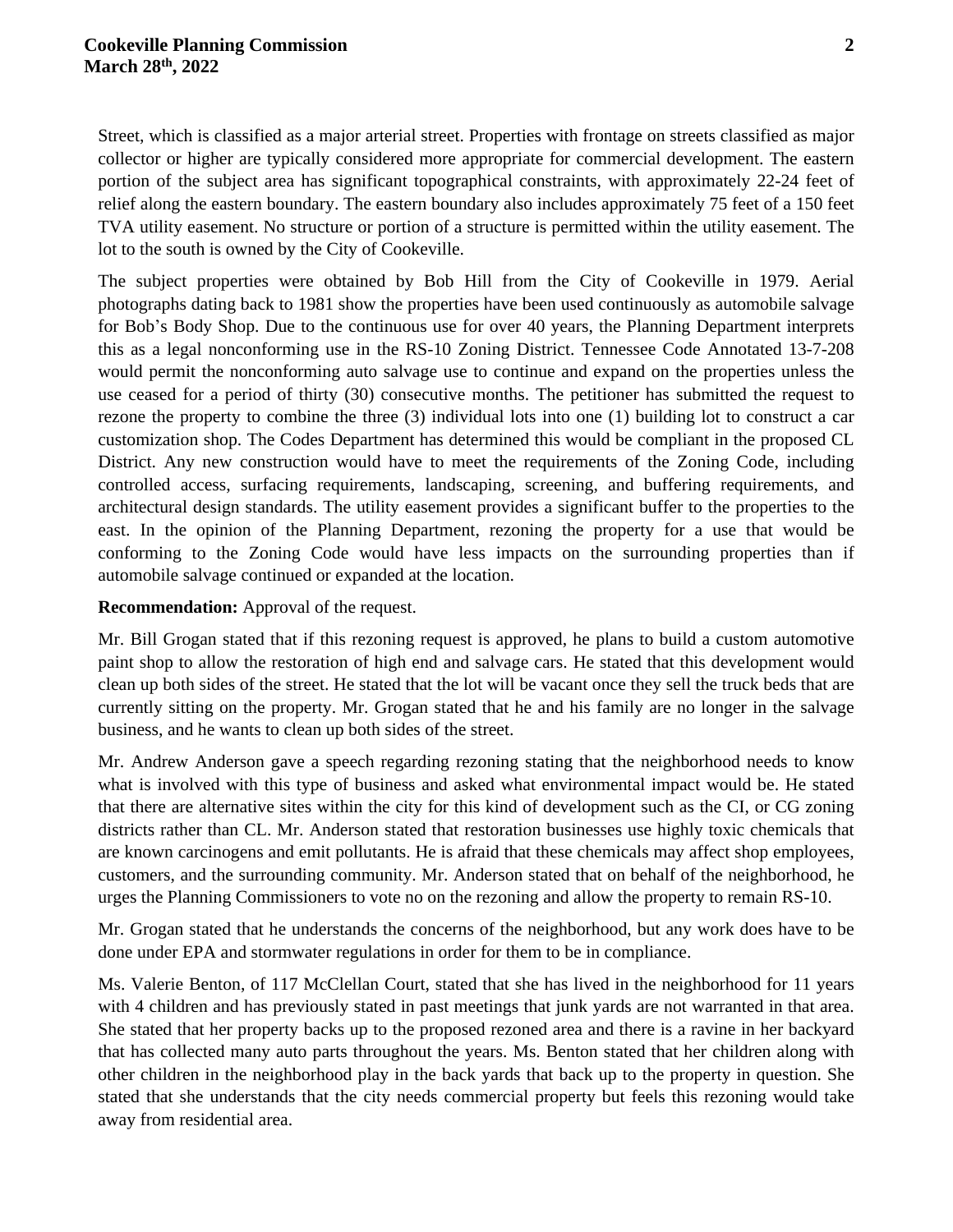Chairman Woodford asked how many cars will be on the property if an auto restoration business is built.

Mr. Grogan stated that the cars will be stored inside the building and will have an average of 10 to 15 cars that will be worked on at a time. He wants everyone to understand that there will be no salvage occurring on the property and this development will help with the looks of the area. He stated that they have gotten rid of approximately 2,700 cars from the junk yard and are still removing more. Mr. Grogan stated that he will clean up the property completely, but the auto yard was in operation for over 60 years, and this takes time. He looks to build an 1,800 square foot building.

Mrs. Kay Starkweather asked if there will be landscaping around the perimeter of the property.

Mr. Grogan stated that he does not plan on getting rid of any trees.

Mr. Chad Gilbert stated that the Zoning Code requires the property to have a landscape buffer yard.

Mr. Ward stated that the property is currently a protected use, and someone can come in and continue an auto salvage yard if the property is not rezoned. He stated that the property has been in operation for years and nothing is up to code at the moment.

Mr. Anderson stated that he has a problem with the rezoning request due to the type of business proposed being highly pollutant. He stated that the neighborhood hosts a variety of people, such as the elderly, people who have underlying health issues, children & pets. He believes that everything that happens inside the building will make its way outside to the neighborhood. He stated that he supports businesses, but he thinks it is time for the community to regain some sort of stability as far as environmental issues to rebuild their community back.

Mr. Grogan stated that he has to maintain and meet EPA standards. He stated that their water has to be analyzed every so often by EPA to stay in compliance with their regulations and the paint has certain types of filters to catch any contaminates.

Mr. Jim Stafne asked if they plan on doing any muffler work.

Mr. Grogan stated that they do not plan on doing any muffler work

Mr. Anderson asked if the proposed shop would be considered an accessory building.

Mr. Ward stated that the building would be the primary structure.

Mr. Trenton Strode, the grandson of an owner on McClellan Court, stated that he has seen car parts parked all along Highway70 coming into the back of his grandmother's property for 30 years. He stated that he does not want the auto restoration shop and that Bob's Auto Salvage is a huge eye sore. Mr. Strode stated that the property is located within the historically African American part of town and that this area tends to be walked over and taken advantage of. He stated that the intersection of Hunter Avenue and Highway 70 is dangerous and numerous crashes happen. He has noticed an improvement of the property with the removal of the cars but feels as if the property isn't where it needs to be aesthetically.

Ms. Metts stated that she agrees with almost everything Mr. Strode had stated. She stated that the property needs to be rezoned in order for the city to have any say in what can happen since the use has been grandfathered in.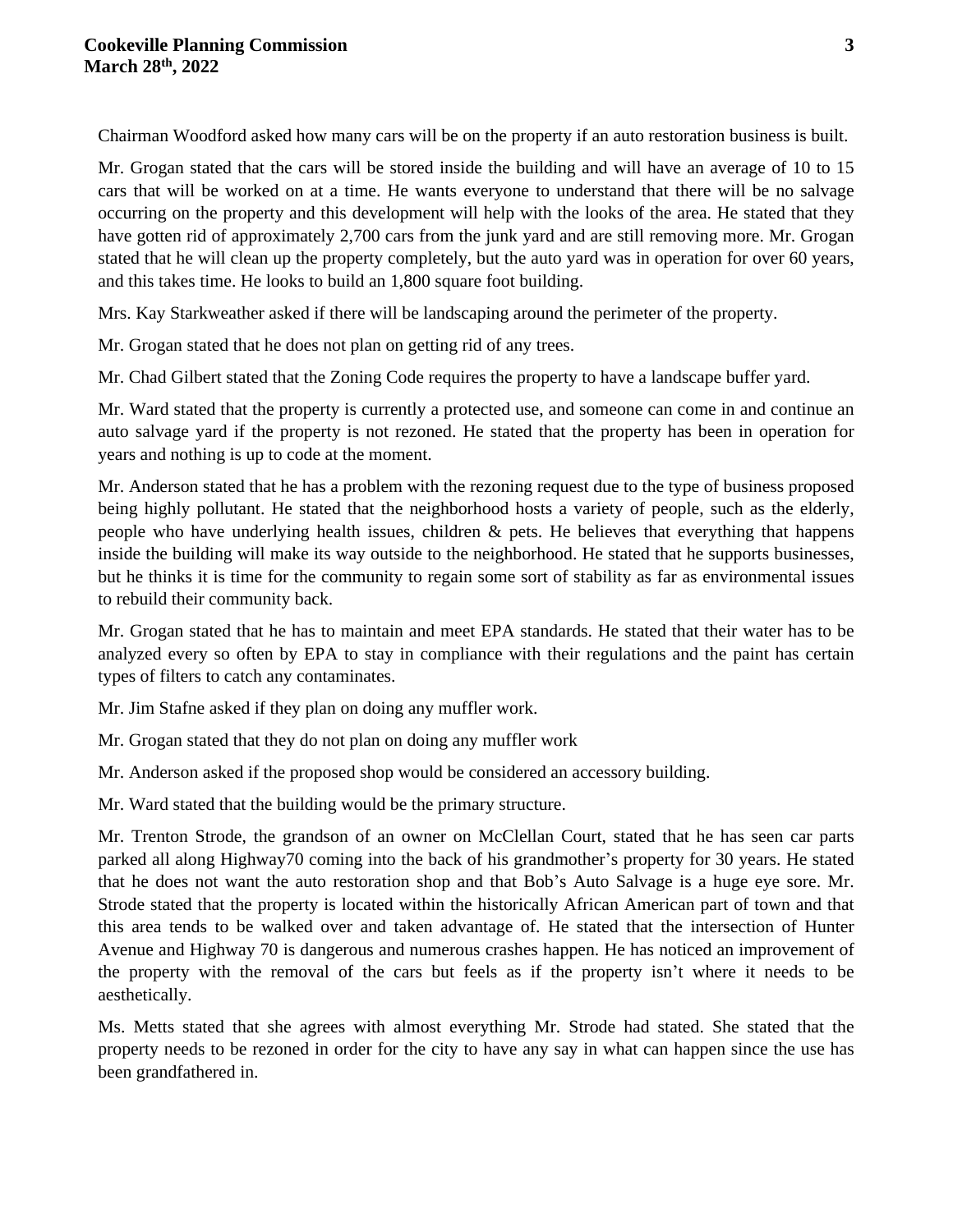Mr. Walker asked if the property isn't rezoned, can Mr. Grogan still build on property with fewer restrictions.

Mr. Anderson asked if Mr. Grogan can go ahead and lay down foundation today, why are we looking to rezone it.

Mr. Ward responded that the rezoning is in order to require the property to meet any zoning and code requirements.

Jim Stafne made the motion to postpone the request for 30 days. Leslie Sullins seconded the motion and the motion carried unanimously. **POSTPONED**

**CONSIDER FOR ACTION THE REZONING OF PROPERTIES LOCATED ON WEST SPRING STREET, SOUTH OAK AVENUE, SCOTT AVENUE & DEPOT STREET (TAX MAP 053-G, GROUP F, PARCELS 007.05, 011.00, 011.01, 013.00 & 014.00, TAX MAP 053-G, GROUP G, PARCEL 006.00 AND A PORTION OF TAX MAP 053-G, GROUP G, PARCEL 007.00) FROM CL (LOCAL COMMERCIAL) TO CBD (CENTRAL BUSINESS DISTRICT). REQUEST SUBMITTED BY AARON BERNHARDT ON BEHALF OF ELIZABETH FOURNET.** Mr. Jon Ward stated that Mr. Aaron Bernhardt, on behalf of property owner Ms. Elizabeth Fournet, has submitted a request to rezone from CL, "Local Commercial" to CBD, "Central Business District" her properties located on East Spring Street, Scott Avenue, South Oak Drive, and Depot Street.

**Analysis:** The subject properties are identified as Tax Map 053G, Group F, Parcels 007.05, 011.00, 011.01, 013.00, 014.00, Tax Map 053G, Group G, Parcel 006.00, and a portion of Tax Map 053G, Group G, Parcel 007.00. The area contains approximately 4.31 acres. The total area proposed for rezoning including street rights-of-way includes 5.24 acres. The properties are currently zoned CL, "Local Commercial," as are the adjacent properties to the north and west. The properties are bordered by CBD, "Central Business District" to the east and CN, "Neighborhood Commercial" to the south. The rezoning application was submitted to allow new single-family development.

The CL district is intended for small and moderate sized offices, personal business services, and general retail businesses serving the general population of the city. The maximum square footage of individual developments is restricted within the district and is determined by street classification. The CBD district, with complementary office and related uses, forms the center for commercial, financial, professional, governmental, and cultural activities.

The Future Land Use Concept element of the Cookeville 2030 Plan depicts this area as best suited for Mixed-Use Commercial/Industrial. CBD Zoning is compliant with the Future Land Use designation.

An important distinction between the CL and CBD zoning districts is the minimum building setback requirements. The CL district requires a minimum setback along all street frontages of thirty (30) feet. The CBD district generally does not require a minimum setback provided visibility at intersections is not obstructed. The allowed maximum lot coverage requirements are also different between the two (2) districts. The CL district allows a maximum of 60 percent coverage, while the CBD district does not have a maximum lot coverage. The permitted uses between both districts are similar with the CL district allowing several automobile related uses that are not permitted within the CBD district. Upon review by the Planning Commission, the CBD district does allow for multi-family and townhouse residential developments at double the density of the CL district (1,500 square feet per dwelling unit in the CBD and 3,000 square feet per dwelling unit in the CL).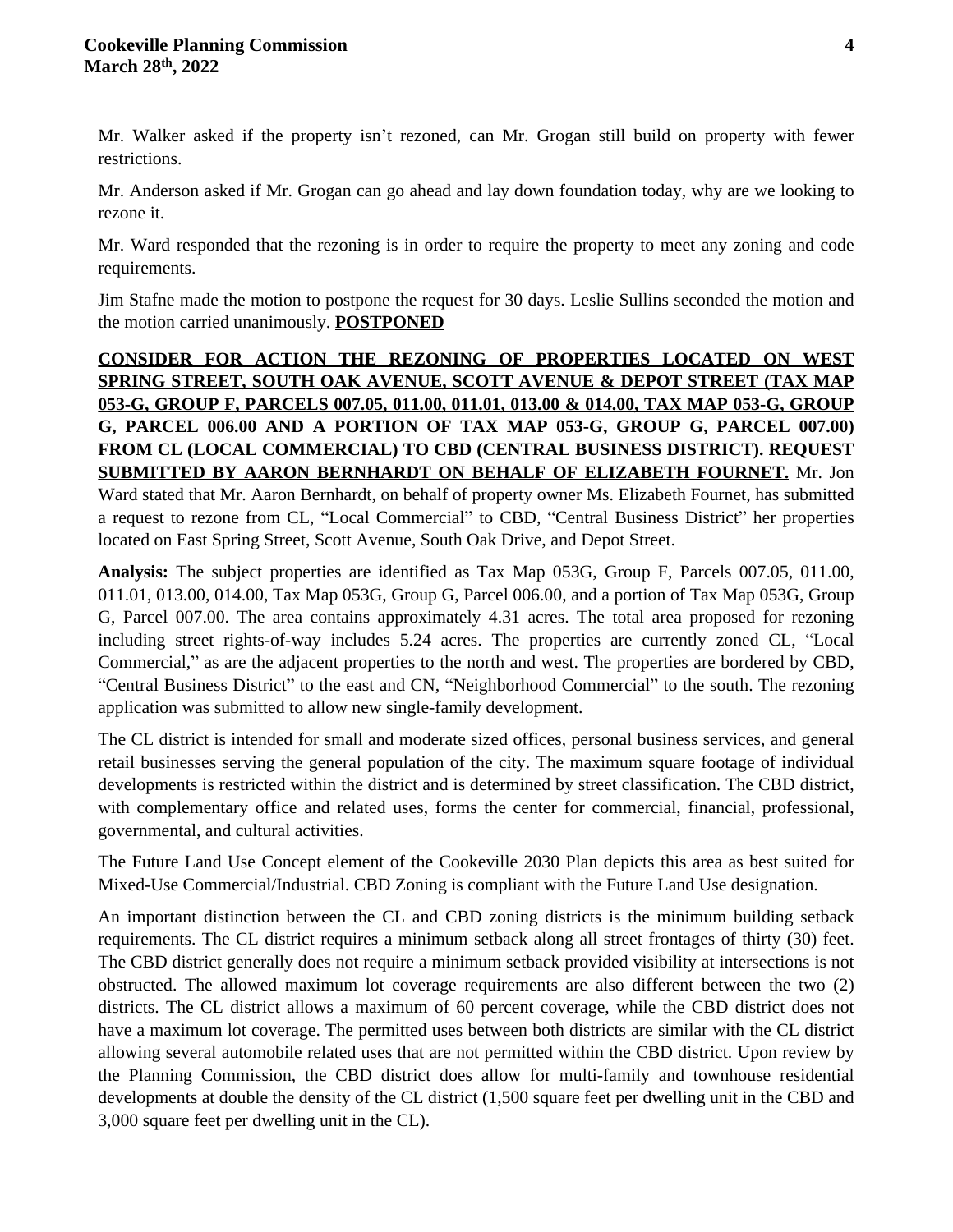The properties are the current location of Builders Supply Company. Garrott Brothers Concrete has also been operating from this location. Garrot Brothers now has their new location in operation on Tennessee Avenue. A portion of the property off West Spring Street and South Cedar Avenue is currently zoned CBD, Central Business District. This area includes various storage structures utilized by Builders Supply Company that would also be redeveloped. The area also includes the El Milagro Restaurant and Market. The existing development in the subject area is non-conforming to many aspects of the Zoning Code. The application has been submitted to redevelop this area for single-family development. Upon further discussion with Mr. Bernhardt, residential development of the area would include single-family and multi-family components. The Planning Department recognizes that redevelopment of this area conforming with the Zoning Code as desirable. The proposal would bring a residential component to the downtown area.

The Water Quality Control Department has provided a sewer service capacity request for the proposed rezoning. The western section was approved for 91 residential units. An application for the eastern section for 84 residential units was not approved. The WQC Department indicates that approximately 325 feet of eight (8) inch sewer line would need to be replaced with ten (10) inch sewer line to accommodate the number of proposed units in the eastern section. The Water Quality Control Department has indicated they have no objections to moving forward with the rezoning as the developer works through the necessary improvements. No building permits could be issued for the eastern section until the sewer improvements were approved by the Water Quality Control Department.

**Recommendation:** Approval of the request.

Mr. Lloyd Harris, owner of Harris Monument, asked if there are any plans to close Scott Avenue.

Mr. Aaron Bernhardt stated that they do not plan on closing any city streets with the new development.

Ms. Lauren Metts asked if the design plan had changed any from the CL (Local Commercial) Zoning District to the CBD (Central Business District) Zoning District.

Mr. Bernhardt stated that the development was designed from the standpoint that the property is zoned CBD.

Ms. Metts asked if the development will have a downtown look.

Mr. Bernhardt stated that the design will be made to look older but new, all brick residences will be constructed to fit within the westside area. He stated that he may apply to have the development be an RAO once the rezoning is approved.

Mr. Jim Woodford asked if there will there be any greenspace.

Mr. Bernhardt stated that the development will be more of an urban living space.

Ms. Metts asked if apartments could be built under the current zoning.

Mr. Bernhardt responded yes, but he is requesting the property be rezoned to spread out the design and make it cost efficient.

Mr. Woodford stated that he would like to see an urban look as long as we improve our pedestrian infrastructure.

Ms. Metts asked if the residences built long Spring Street will face West Spring Street.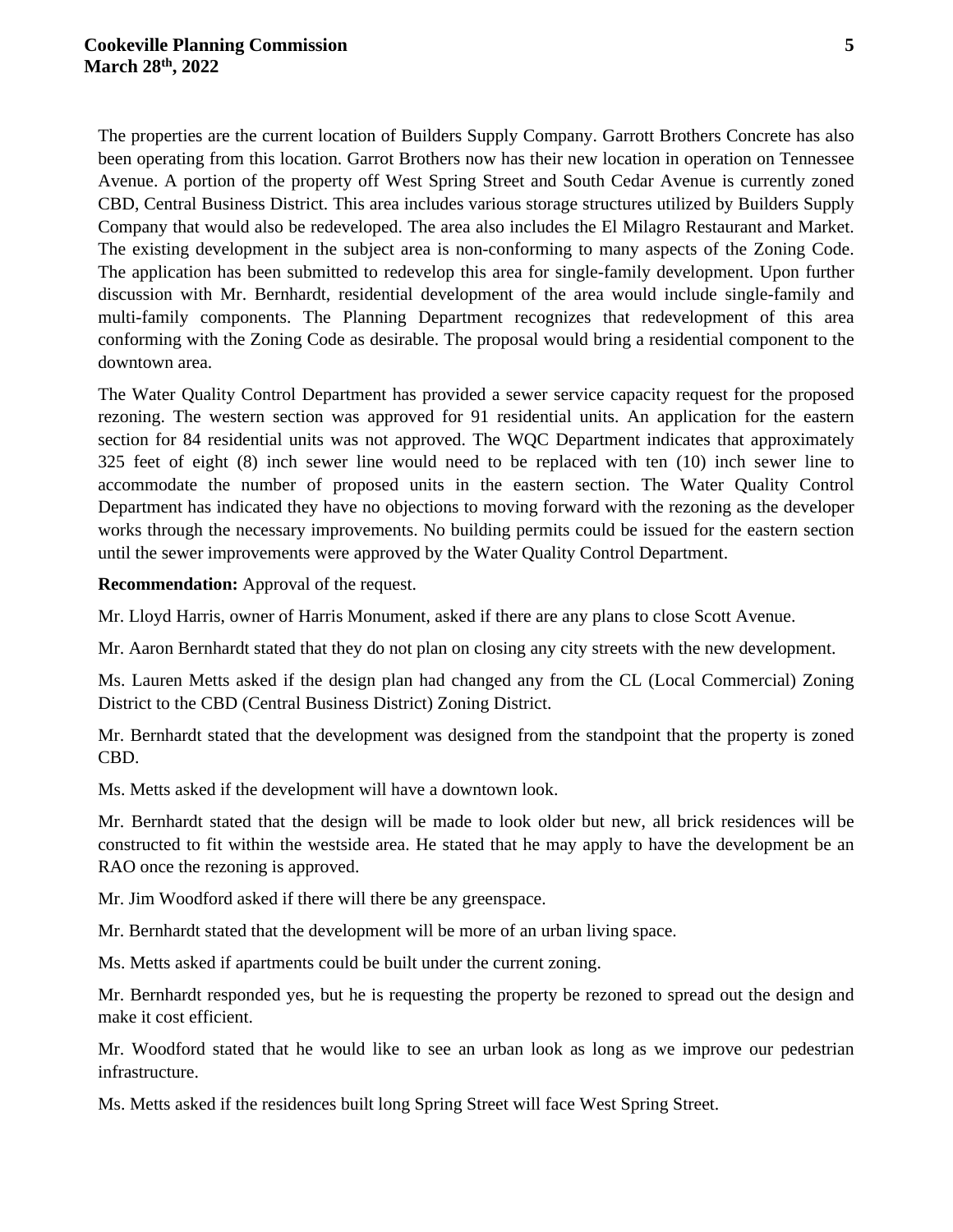Mr. Ward stated that major roads require a setback of 50 feet.

Mr. Bernhardt stated that he is unsure of the layout of the design and is waiting to engineer the layout once the rezoning is approved.

Mr. Cobb asked if commercial uses will be mixed in.

Mr. Bernhardt stated that if the development is mixed use, the construction cost would be high, and parking would allow for less units to be built. He stated that they have around the idea of the first floor being commercial uses and the top floors used for residential areas.

Ms. Sue Smith, of 201 West Broad Street, stated that an additional 140 cars is really scary. She wants to use this opportunity to reiterate something she's believed for years – making Spring Street and Broad Street one-way around the square and that the intersection of Cedar Avenue and Broad Street is a mess.

Kay Starkweather made the motion to approve the request submitted by staff. Jim Stafne seconded the motion and the motion carried unanimously. **APPROVED.**

# **CONSIDER FOR ACTION THE REZONING OF 1100 SOUTH WILLOW AVENUE (TAX MAP 065 PARCEL 098.00) FROM CG (GENERAL COMMERCIAL) TO CR (REGIONAL COMMERCIAL). REQUEST SUBMITTED BY BROAD STREET PROPERTIES.** Mr. Jon Ward

stated that Broad Street Properties has submitted a request to rezone from CG, "General Commercial" to CR, "Regional Commercial" property located at 1100 South Willow Avenue.

**Analysis:** The subject property is identified as a portion of Tax Map 065, Parcel 098.00. The rezoning area of the parcel consists of 34.88 acres, the total rezoning area including Green Gate Lane, South Willow Avenue and Interstate 40 rights-of-way consists of 48.08 acres. The property is currently zoned CG, "General Commercial." The property is bordered to the south by RM-14, "Multi-Family Residential," to the east by an area of the current parcel to remain as CG, "General Commercial", and to the east and west by CG, "General Commercial." The rezoning application was submitted to allow for commercial development compliant with the CR, "Regional Commercial" zone.

The CG district is intended for moderate and larger sized offices, personal and business services, and general retail business. The maximum square footage of individual developments is restricted to 120,000 square feet within the CG District. The CR District is intended for medium to large-scale commercial operations of a predominantly regional nature. CR Districts must be located on Major Collector Streets or a higher classification.

The Future Land Use Concept element of the Cookeville 2030 Plan depicts this area as best suited for Mixed-Use Commercial/Industrial and Regional Commercial development. The Future Land Use designation is compliant with the CR Zoning District. The property is located on South Willow Avenue which is classified as a Major Arterial Street. The application was submitted to allow development to exceed 120,000 square feet, as limited by the current CG, General Commercial designation.

**Recommendation:** Approval of the request.

Mr. Richard Wood, who attends Willow Avenue Church of Christ on the adjoining property, asked if the rezoning would allow manufacturing uses or retail uses.

Mr. Jon Ward stated that the Regional Commercial zoning use is predominately commercial in nature and doesn't have a restriction on building size.